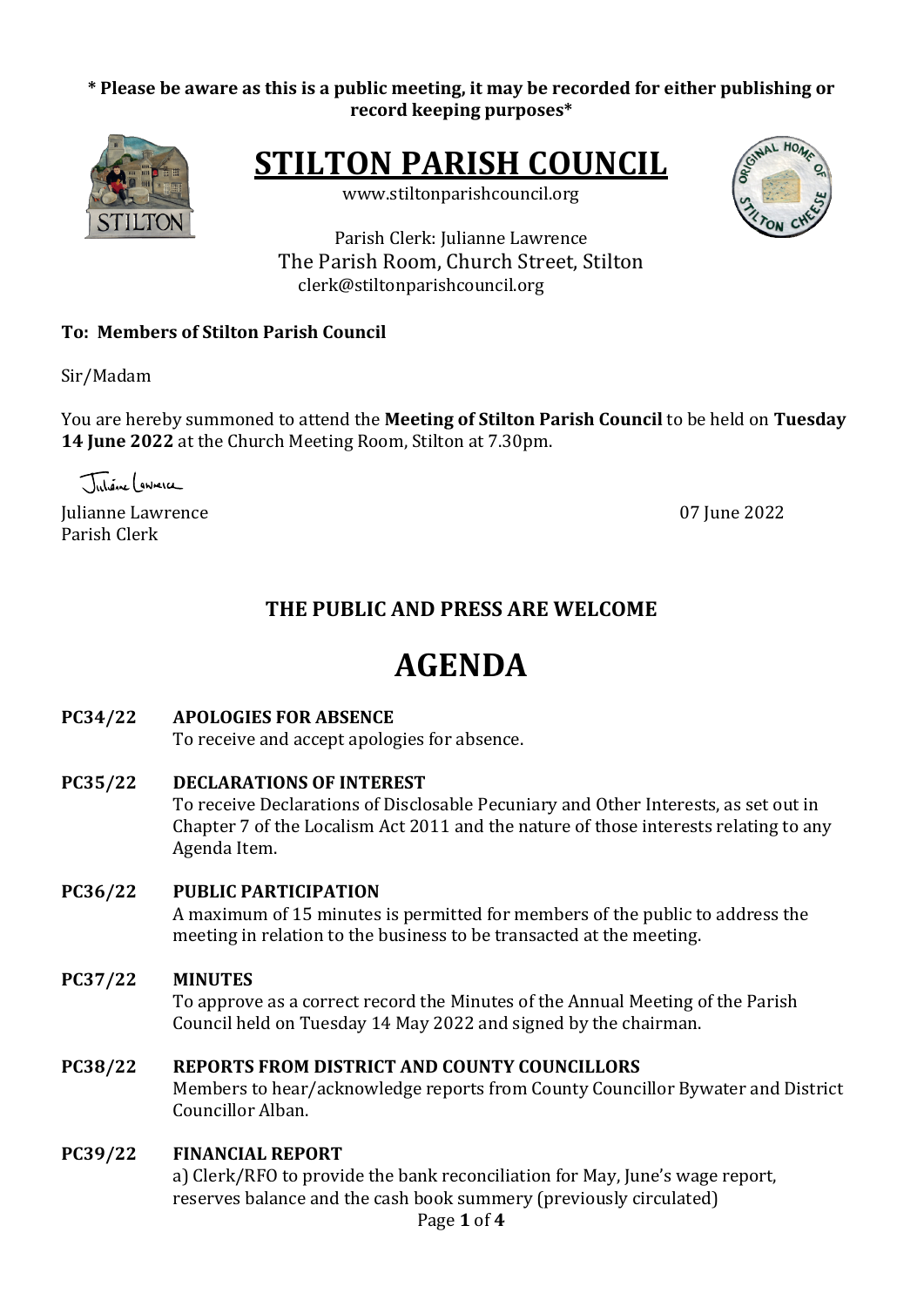b) Expenditure for June to be approved (see below)

c) Movement of £400 from the Tree EMR to be acknowledged

d) Movement of £205 from the Parish Room EMR to be acknowledged

e) Movement of £192.58 from the Election EMR to be acknowledged

f) Movement of £420.00 from the Pav Lettering/electrics EMR to be acknowledged

g) Payment of  $£350$  into the Election EMR to be acknowledged (half annual cont.)

h) Payment of £2,500 into the Capital Repayment EMR to be acknowledged (half cont.)

i) Q1 VAT rebate of  $£1,781.21$  to be detailed.

| To:                        | Reason:                                       | Amount:    | <b>Authorised Ref:</b> |
|----------------------------|-----------------------------------------------|------------|------------------------|
| <b>Beebys</b>              | Village Maintenance                           | 1,212.80   | OSA1906,s.164          |
| Businesswatch              | Alarm/CCTV monthly maintenance                | 126.03     | LGA76, s.19            |
| <b>Staff wages</b>         | Clerk, Pav Administrator, Caretaker salaries  | 2,495.17   | LGA72,s.112            |
| <b>HMRC</b>                | Employee tax/NI and employer NI               | 405.19     | LGA72,s.112            |
| <b>NEST</b>                | Employee/employer pension contribution        | 56.70      | LGA72,s.112            |
| <b>HDC</b>                 | Parish Room rates                             | 172.00     | LGA72, s.133           |
| <b>HDC</b>                 | Pavilion rates                                | 674.00     | LGA76,s19              |
| <b>Working Turf</b>        | Pitch maintenance                             | 957.47     | PHA1875, s. 164        |
| <b>EON</b>                 | <b>Pavilion Electricity</b>                   | 107.61     | LGA76,s.19             |
| <b>EON</b>                 | Parish Room electricity                       | 36.14      | LGA76,s.19             |
| <b>EON</b>                 | <b>Pavilion Gas</b>                           | <b>TBC</b> | LGA76, s.19            |
| <b>BT</b>                  | Pavilion broadband                            | 16.85      | LGA76, s.19            |
| EE                         | Staff mobile - Pavilion                       | 10.96      | LGA76,s19              |
| Julie Thompson             | Pavilion cleaning                             | 110.00     | LGA76, s.19            |
| <b>Community Heartbeat</b> |                                               |            |                        |
| <b>Trust</b>               | Plaque for Pavilion defibrillator             | 36.00      | LGA72, s.111           |
| <b>HDC</b>                 | Uncontested election charges                  | 192.58     | LGA72, s.111           |
| <b>KT McPartlin</b>        | Pav tank emptying                             | 120.00     | LGA76, s.19            |
| <b>IONOS</b>               | Website domain - annual charge                | 27.72      | LGA72,s.111            |
| <b>IONOS</b>               | Website hosting/emails                        | 8.39       | LGA72,s.111            |
| Cater and Son              | Postcrete/cement for playing field/skate park | 212.00     | LGA72,s.111            |
| <b>PECS</b>                | Pavilion lettering                            | 420.00     | LGA72,s.111            |
| <b>Barclays</b>            | <b>Account charges</b>                        | 13.00      | LGA72,s.151            |
| <b>Business Waste</b>      | Pavilion extra weight bin charge              | 0.48       | LGA76, s.19            |
| <b>Business Waste</b>      | Pavilion bin emptying                         | 62.97      | LGA76, s.19            |
| SPC credit card            | <b>Virtual Landline</b>                       | 7.96       | LGA72, s.111           |
| SPC credit card            | Bloom and Wild - flowers                      | 40.00      | LGA72, s.111           |
| Mark Angus                 | Skate park gate fixings                       | 34.41      | LGA72,s.111            |
| Julianne Lawrence/Nisbets  | Fridge for Pavilion                           | 999.45     | LGA72, s.111           |
| <b>Church Meeting Room</b> | Room hire for April meetings                  | <b>TBC</b> | LGA72, s.111           |
|                            | <b>Monthly total:</b>                         | 8,555.88   |                        |

# **PC40/22 NEW COUNCILLOR APPLICATIONS**

Members to formally meet applicants and ask/receive questions relating to the position of SPC councillor.

# **PC41/22** PUBLIC BODIES (ADMISSION TO MEETINGS) ACT 1960 EXCLUSION OF THE **PRESS AND PUBLIC**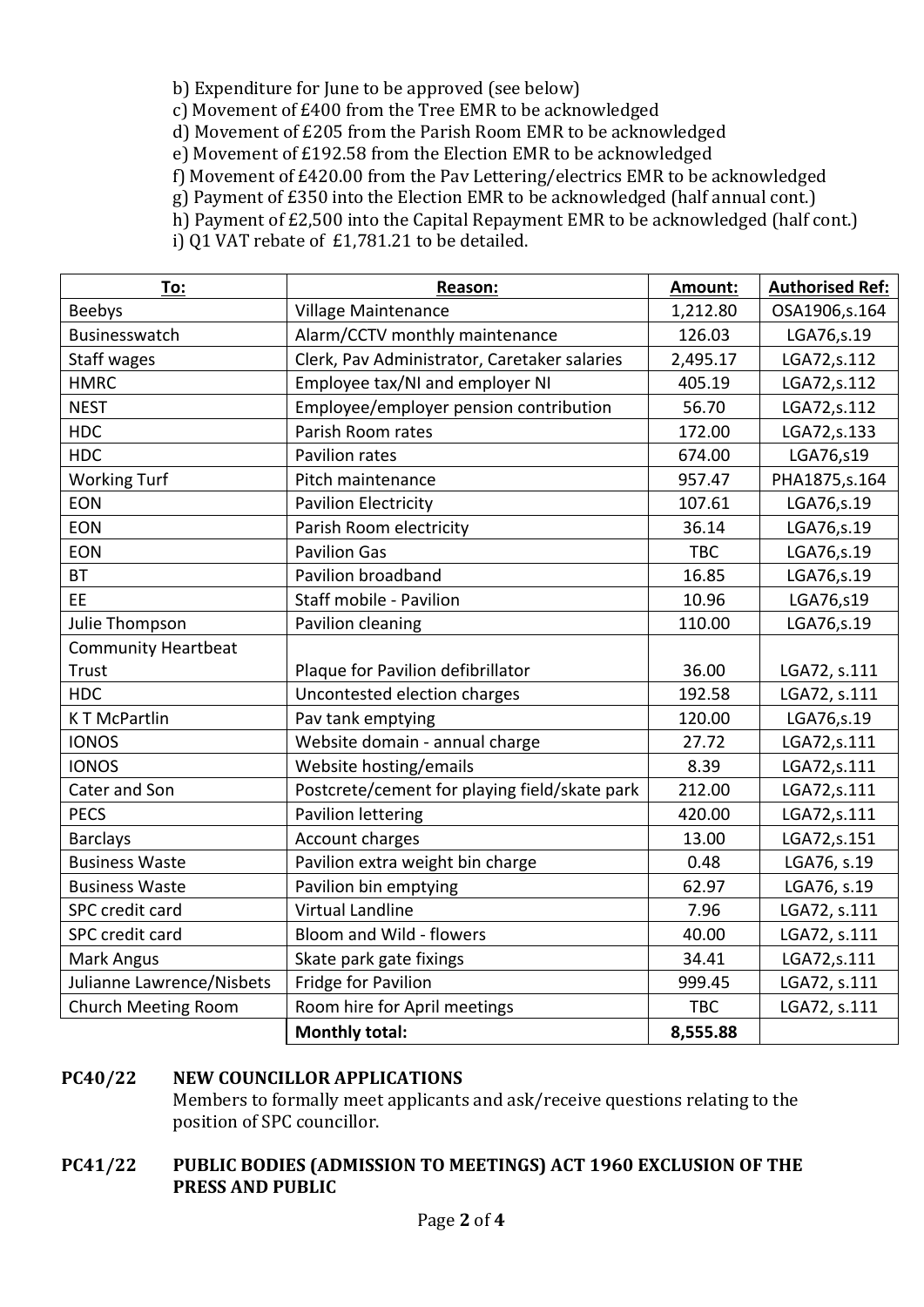In accordance with Section  $1(2)$  of the Public Bodies (Admission to Meetings) Act 1960 and by reason of the confidential nature of this item's business, the Press and Public be excluded from the meeting.

# **PC42/22 COUNCILLOR VACANCIES – CO OPTION**

Members to discuss applications for councillor vacancies and reach a unanimous decision (taking a vote if necessary) on successful candidates.

### **PC43/22** PUBLIC BODIES (ADMISSION TO MEETINGS) ACT 1960 RE-ADMITTANCE OF **THE PRESS AND PUBLIC**

The confidential business having been concluded, the Press and Public be re-admitted to the meeting.

# **PC44/22 COUNCILLOR CO-OPTION**

Council to inform applicants of council's decision for the available positions and the Declaration of Office to be signed before candidates join the meeting as councillor (clerk to arrange inductions and Declaration of Interest form).

## **PC45/22 VILLAGE MAINTENANCE**

Clerk to detail high levels of correspondence received regarding concerns over grass cutting (similar issues raised on social media). Members to consider.

## **PC46/22 AMENITIES MANAGEMENT COMMITTEE**

a) Council to confirm wording for initial social media question re the future of Barn Close

b) Pavilion Administrator to report on ideas for the Pavilion Garden and members to consider how to fund the project

c) Clerk to report on a quote from Beebys to weed/level and cut the Pavilion Garden d) Members to approve Sunday cover for opening/closing Pavilion

e) Member to discuss and approve using an able person for general Pavilion/village jobs

f) Authorise JP Griffin to grind the conifer stumps for  $E$ 790 (grinding and removal of sawdust/soil) to create 15 new grave spaces (tree budget)

g) Review Cemetery Rules and Regulations

h) Members to arrange the date for the village walk.

# **PC47/22 VILLAGE ORGANISATIONS**

Members to consider other village organisations and how the Parish Council could improve links and develop opportunities to work together.

# **PC48/22 SOCIAL MEDIA COMMENTS**

a) Councillors Dorling and Ayres to report on recent interest regarding allotments or a community garden in the village and council to confirm next steps

b) Members to consider the whereabouts of Stilton's beacon and need for a new one.

### **PC49/22 WEBSITE REFRESH**

Cllr Ayres to suggest refreshing Councillor photos and details. Other suggestions to be put forward for actioning.

### **PC50/22 ACTION PLAN**

The clerk to outline the draft Action Plan for  $2022/23$ , members to provide feedback